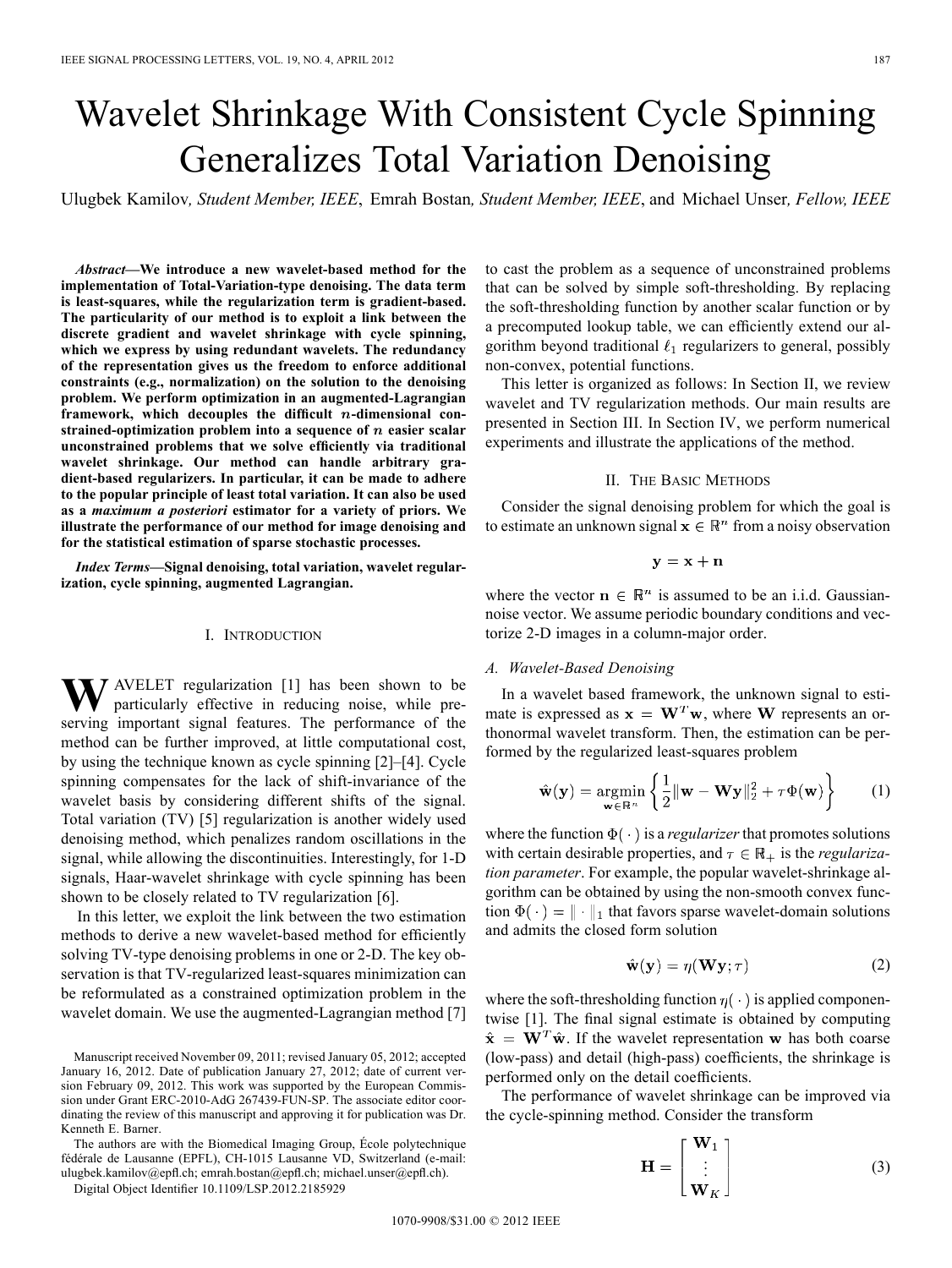with  $W_k = WS_k$ , where  $S_k$  represent different circular shifts required to make the transform  $W$  integer-shift-invariant. The transform H consists of K unitary transforms  $W_k$  and thus defines a K-*tight frame*, which implies the Parseval-like equality

$$
\|\mathbf{x}\|_{2}^{2} = \frac{1}{K} \|\mathbf{H}\mathbf{x}\|_{2}^{2}.
$$
 (4)

The dual of **H** is defined as  $\mathbf{H}^{\dagger} = (1/K)[\mathbf{W}_1^T \dots \mathbf{W}_K^T]$ , where the operation  $\mathbf{W}_k^T$  simply corresponds to first inverting the wavelet coefficients by applying  $W<sup>T</sup>$  and then performing inverse circular shift  $S_{-k}$ . The estimation is performed by

$$
\hat{\mathbf{w}}(\mathbf{y}) = \underset{\mathbf{w} \in \mathbb{R}^{nK}}{\text{argmin}} \left\{ \frac{1}{2K} ||\mathbf{w} - \mathbf{H}\mathbf{y}||_2^2 + \tau \Phi(\mathbf{w}) \right\} \tag{5}
$$

where the regularizer  $\Phi(\cdot)$  operates only on the detail wavelet coefficients. The final reconstruction is obtained via

$$
\hat{\mathbf{x}}(\mathbf{y}) = \mathbf{H}^\dagger \hat{\mathbf{w}}(\mathbf{y}).\tag{6}
$$

For  $\Phi(\cdot) = || \cdot ||_1$ , this formulation results in the method described in [2]. More recently, this approach has become popular in signal denoising and inverse problems to improve the performance of the wavelet-regularization methods at little computational cost [3], [4]. In this letter we refer to that type of cycle spinning as *conventional cycle spinning*, to distinguish it from our method.

#### *B. Total-Variation Regularization*

TV denoising works by solving the optimization problem

$$
\hat{\mathbf{x}}(\mathbf{y}) = \underset{\mathbf{x} \in \mathbb{R}^n}{\text{argmin}} \left\{ \frac{1}{2} ||\mathbf{x} - \mathbf{y}||_2^2 + \tau ||\mathbf{L}\{\mathbf{x}\}||_1 \right\} \tag{7}
$$

where  $L\{x\} \in \mathbb{R}^n$  is a vector that contains the Euclidean norm of the discrete gradient of x at all indices  $i \in [1 \dots n]$ , defined component-wise as

$$
[\mathbf{L}\{\mathbf{x}\}]_i = \begin{cases} |x_{i+1} - x_i| & \text{1-D signals} \\ \sqrt{[\mathbf{D}_h \mathbf{x}]_i^2 + [\mathbf{D}_v \mathbf{x}]_i^2} & \text{2-D signals} \end{cases} \tag{8}
$$

Here,  $D_h$  and  $D_v$  are matrices corresponding to the first order finite difference in the horizontal and vertical directions of the 2-D image, respectively. Although solving (7) is more difficult than solving (1) due to the coupling introduced by the operator  $L\{\cdot\}$ , algorithms such as FISTA [8] are capable of efficiently performing TV denoising.

By comparing the equation for the discrete gradient of the signal  $x$  at some pixel  $i$  with the Haar-wavelet expansion, which involves sums and differences [9], we can guess that TV denoising is related to wavelet shrinkage. In fact, it has been shown for 1D signals that a single iteration of a numerical TV denoising scheme (from [6]) is equivalent to Haar-wavelet shrinkage with conventional cycle spinning.

#### III. PROPOSED METHOD

#### *A. Motivation*

In the sequel, we will introduce a new, simple, and generic wavelet-based method for solving (7) that can be viewed as an extension to the conventional cycle spinning. As mentioned, due to the tightness of the frame, equality (4) always holds.

However, as the transform is redundant, the converse equality  $\|\mathbf{w}\|_2^2 = K \|\mathbf{H}^\dagger \mathbf{w}\|_2^2$  is not *necessarily true*. To restore a norm equivalence, we must impose consistency in the optimization problem (5). It turns out that the norm equivalence holds if and only if the solution  $\mathbf{w} \in \mathbb{R}^{nK}$  is within the space spanned by the columns of  $H$ . In other words, for any potential  $w$  there must exist  $x \in \mathbb{R}^n$  such that  $w = Hx$ . An alternative way to represent this constraint is to enforce  $HH^{\dagger}w = w$  on the solution of (5).

#### *B. Constrained Formulation*

We would like to find the solution of the optimization problem

$$
\hat{\mathbf{x}}(\mathbf{y}) = \underset{\mathbf{x} \in \mathbb{R}^n}{\text{argmin}} \mathcal{J}(\mathbf{x})
$$
 (9a)

with

$$
\mathcal{J}(\mathbf{x}) = \frac{1}{2} ||\mathbf{x} - \mathbf{y}||_2^2 + \tau \sum_{i=1}^n \phi([L\{\mathbf{x}\}]_i)
$$
 (9b)

which reduces to the TV problem in (7) for the *potential function*  $\phi(\cdot) = |\cdot|$ . When the objective  $\mathcal{J}(\cdot)$  is non-convex, it is difficult to find a global minimizer and we are satisfied with a local optimum.

Consider the shift-invariant transform  $H$  in (3), given that  $W$ now represents a single-level 1-D Haar transform. Note that a 1-D Haar representation of a 2-D signal can be computed by applying the transform either horizontally or vertically. Hence, for 1-D signals we have  $K = 2$  and for 2-D images  $K = 4$  (two transformations for each dimension of the gradient). It is then clear that each element of the discrete gradient can be uniquely mapped to the detail coefficients of  $w = Hx$  by replacing each finite difference by some corresponding Haar coefficient.

Assume that coarse and detail Haar coefficients correspond to the elements  $w_i$  of w for  $i \in [1 \dots nK/2]$  and  $i \in [1 +$  $nK/2 \ldots nK$ , respectively. Furthermore, assume we store horizontal coefficients before vertical ones in the 2-D case. Then, the constrained optimization problem

$$
\hat{\mathbf{w}}(\mathbf{y}) = \underset{\mathbf{w} \in \mathbb{R}^{nK}}{\operatorname{argmin}} \mathcal{F}(\mathbf{w}) \text{ s.t. } \mathbf{HH}^{\dagger} \mathbf{w} = \mathbf{w} \qquad (10a)
$$

with

$$
\mathcal{F}(\mathbf{w}) = \frac{1}{2K} ||\mathbf{w} - \mathbf{H}\mathbf{y}||_2^2 + \tau \Phi(\mathbf{w}), \quad (10b)
$$

is equivalent to (9a) when the regularizer  $\Phi(\cdot)$  is given by

$$
\Phi(\mathbf{w}) = \begin{cases} \sum_{i=1}^{n} \phi(\sqrt{2}|w_{n+i}|) & 1-D \\ \sum_{i=1}^{n} \phi(\sqrt{2}\sqrt{(w_{2n+i})^2 + (w_{3n+i})^2}) & 2-D. \end{cases}
$$

The final estimate of the signal can be obtained simply by applying the dual  $H^{\dagger}$  as in (6). The role of the constraint  $HH^{\dagger}w =$  $\bf{w}$  in (10a) is to enforce the solution to be within the space spanned by the columns of  $H$ . This implies the equivalence of the problems (9a) and (10a) because, in the feasible region  $\{w : HH^{\dagger}w = w\}$ , the cost functions  $\mathcal{J}(\cdot)$  in (9b) and  $\mathcal{F}(\cdot)$ in (10b) coincide with one another.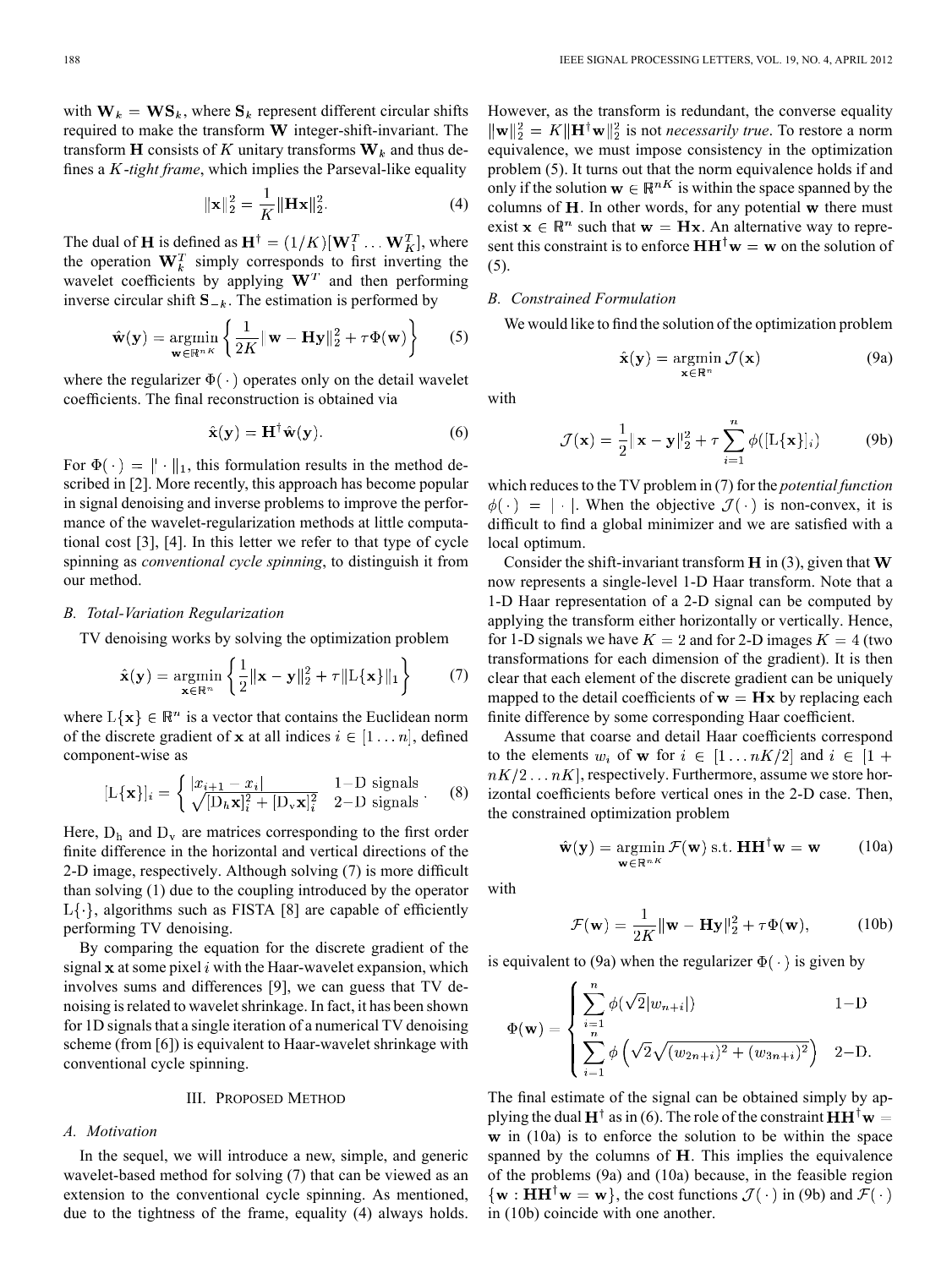## *C. Augmented-Lagrangian Formulation*

It would be difficult to handle directly constrained-optimization problems such as (10a). Consequently, we replace it with an equivalent unconstrained optimization problem. One traditional technique for doing this is the *augmented-Lagrangian method* [7]. To apply it, we replace the objective function  $\mathcal{F}(\cdot)$  with the new penalty function

$$
\mathcal{L}(\mathbf{w}, \mathbf{x}, \lambda; \mu) = \mathcal{F}(\mathbf{w}) + \frac{\mu}{2} ||\mathbf{w} - \mathbf{Hx}||_2^2 - \lambda^T (\mathbf{w} - \mathbf{Hx}) \quad (11)
$$

where  $\mu \in \mathbb{R}_+$  is called the *penalty parameter* and  $\lambda \in \mathbb{R}^{nK}$ is the vector of Lagrange multipliers. The consistency condition  $w = Hx$  asserted by the penalty function is equivalent to  $w = HH^{\dagger}w$ . The method works by iteratively minimizing  $\mathcal{L}(\cdot)$  with respect to  $(\mathbf{w}, \mathbf{x})$  while keeping  $\mu$  fixed and updating  $\lambda$  according to a simple rule

$$
\boldsymbol{\lambda}^{t+1} = \boldsymbol{\lambda}^t - \mu(\hat{\mathbf{w}}^{t+1} - \mathbf{H}\hat{\mathbf{x}}^{t+1})
$$
 (12)

where  $t > 0$  is the iteration number. To solve the minimization of the objective (11), we apply the *alternating-direction method of multipliers* (ADMM) [10] and alternate between solving the problem for **w** with **x** fixed and *vice versa*.

The solution with respect to  $w$  is obtained by rewriting the problem as

$$
\hat{\mathbf{w}}^{t+1} = \underset{\mathbf{w}}{\operatorname{argmin}} \mathcal{L}(\mathbf{w}, \hat{\mathbf{x}}^t, \boldsymbol{\lambda}^t; \boldsymbol{\mu})
$$

$$
= \underset{\mathbf{w}}{\operatorname{argmin}} \left\{ \frac{1}{2} ||\mathbf{w} - \tilde{\mathbf{w}}||_2^2 + \tilde{\tau} \Phi(\mathbf{w}) \right\} \tag{13}
$$

where  $\tilde{\mathbf{w}} = (\mathbf{H}\mathbf{y} + \mu K \mathbf{H}\hat{\mathbf{x}}^t + K\lambda^t)/(1 + \mu K),$  $\tilde{\tau}$  =  $\tau K/(1 + \mu K)$ , and  $\Phi(\cdot)$  is the same as in (10b). This problem is solved efficiently in one step by applying  $n$ times the generalized shrinkage function

$$
\Psi_{\phi}(\mathbf{y};\tau) = \underset{\mathbf{x} \in \mathbb{R}^{K/2}}{\operatorname{argmin}} \left\{ \frac{1}{2} ||\mathbf{x} - \mathbf{y}||_2^2 + \tau \phi \left( \sqrt{2} ||\mathbf{x}||_2 \right) \right\}.
$$
\n(14)

The range of the function  $\Psi_{\phi}(\cdot)$  is  $\mathbb R$  for 1-D signals and  $\mathbb R^2$ for 2-D images. For the case of TV denoising, the shrinkage function admits the closed form

$$
\Psi_{|\cdot|}(\mathbf{y};\tau) = \max\left\{||\mathbf{y}||_2 - \sqrt{2}\tau, 0\right\} \frac{\mathbf{y}}{||\mathbf{y}||_2}.
$$
 (15)

In the general case, we propose to precompute the solution of (14) and store it in a lookup table.

The solution with respect to  $x$  is obtained as

$$
\hat{\mathbf{x}}^{t+1} = \operatorname*{argmin}_{\mathbf{x}} \mathcal{L}(\hat{\mathbf{w}}^{t+1}, \mathbf{x}, \lambda^t; \mu)
$$

$$
= \mathbf{H}^\dagger \hat{\mathbf{w}}^{t+1} - \frac{\mathbf{H}^\dagger \lambda^t}{\mu}.
$$
(16)

The resulting Algorithm 1 is conceptually similar to conventional cycle spinning: it denoises in the shifted wavelet bases and combines the solutions. However, we are constraining our solutions to be consistent across shifted bases. This ensures that our algorithm avoids the oscillations caused by changing wavelet bases that have been observed by various authors (cf. [4]). Moreover, our algorithm splits the minimization into  $n$ -scalar shrinkages, which results in a favorable algorithmic complexity of  $O(n)$  per iteration.

# **Algorithm 1**

1: **input:** 2: **set:** 3: **repeat** 4:  $\mathbf{\hat{w}}^{t+1} = (\mathbf{H}\mathbf{y} + \mu K \mathbf{H}\hat{\mathbf{x}}^t + K\mathbf{\lambda}^t)/(1 + \mu K)$ 5: 6: 7: 8:  $t = t + 1$ 9: **until** stopping criterion 10: **return**

**Note:** The function  $\Psi_{\phi}(\cdot)$  is applied only on the detail coefficients of  $\hat{\mathbf{w}}$ .

#### IV. EXPERIMENTAL RESULTS

## *A. Model-Based Estimation*

In a first experiment, we consider the problem of estimating the samples of sparse Lévy processes corrupted by noise. The defining property of Lévy processes [11] is that they have stationary and independent increments, which means that the discrete signal  $x$  can be decoupled by application of a finite-difference operator. We draw the increments of the signal  $x$  from a Cauchy distribution, which has recently been demonstrated to be highly compressible [12].

The *maximum a posteriori* (MAP) estimator for such processes can be easily obtained by choosing the potential function  $\phi([L\{\mathbf{x}\}]i) = \log([L\{\mathbf{x}\}]i^2 + 1)$ . Although the objective in this estimation problem is nonconvex, our algorithm, tailored with a lookup table for the generalized shrinkage function  $\Psi(\cdot)$ , can easily be applied. We compare denoising performance of the MAP estimator against TV regularization, conventional cycle spinning, wavelet shrinkage with full decomposition, and LMMSE estimator. Various noise levels are taken into account, and for each noise level, we perform 100 random realizations of the problem with signals of length 2048. For each realization, the regularization parameters of the methods are optimized for the best MSE performance. We let all of the iterative methods run for 200 iterations and obtained the results presented in Fig. 1.

It can be seen from Fig. 1 that the MAP estimator obtained via our algorithm outperforms the other standard estimators over the whole range of noise considered. Meanwhile, our experiment confirms the common observation that linear estimators (LMMSE) are poorly suited for sparse signals. Clearly, the performance of wavelet shrinkage via thresholding of the Haar coefficients is significantly improved by using conventional cycle spinning. Also, we note a very similar performance of TV and conventional cycle spinning for certain noise levels, with TV offering a better overall performance.